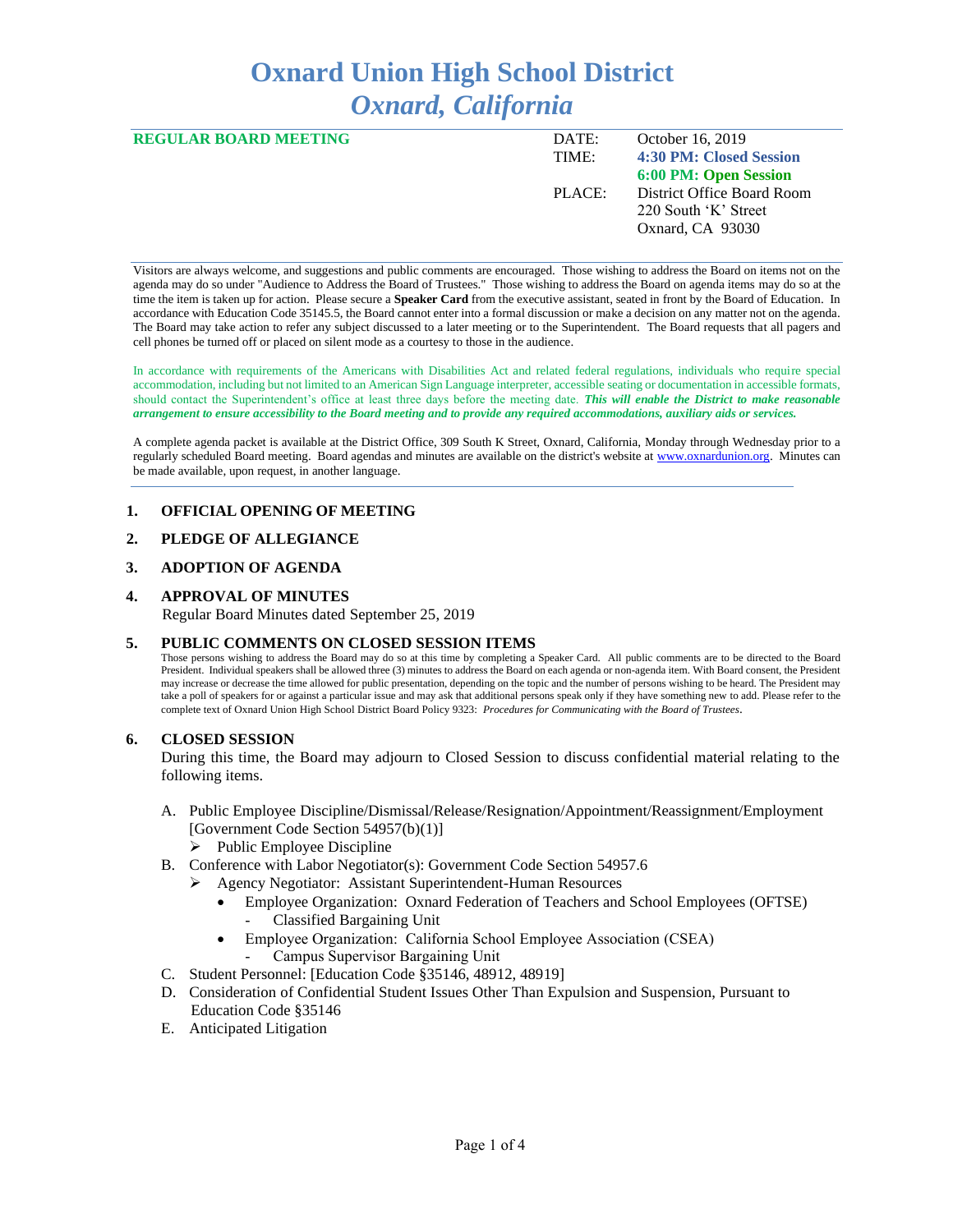Board Meeting Agenda October 16, 2019

F. Conference with Real Property Negotiator (Govt. Code § 54956.8)

 PROPERTY: 50-acres of 107.25 acres located at or near 1825 Camino del Sol, Oxnard, CA (southeast corner of N. Rose Ave. and Cesar Chavez Dr.) Ventura County Assessor Parcel No. 214-0- 020-595

AGENCY NEGOTIATOR: Jeff Weinstein, Assistant Superintendent Business Services and Dr. Joel Kirschenstein, Consultant Sage Realty Group Inc.

NEGOTIATING PARTIES: Brian Edward Maulhardt, as Trustee of the Brian Edward Maulhardt Children's Support Trust

- UNDER NEGOTIATION: Price and terms of payment
- G. Conference with Real Property Negotiator (Govt. Code § 54956.8)

PROPERTY: Multiple District-owned parcels, including: (1) Bell Ranch Property, Assessor Parcel No. ("APN") 156-0-180-385, Camarillo, California; (2) South of Oxnard High School, APN 183-0-030-180; (3) District Office Campus, 220, 309, and 315 South K Street, Oxnard, CA, APNs 202-0-010-630 & -740; (4) Hueneme Road Adult School, 527 W Hueneme Road, Oxnard, CA, APN 222-0-082-625; (5) 280 and 300 Skyway Drive, Camarillo, CA, APN 230-0-130-105; and (6) 15 Stearman Street, Camarillo, CA, APN 230-0-130-115 AGENCY NEGOTIATOR: Jeff Weinstein, Assistant Superintendent Business Services and Dr. Joel Kirschenstein, Consultant Sage Realty Group Inc. NEGOTIATING PARTIES: To be determined UNDER NEGOTIATION: Price and terms of payment.

# **7. RECONVENE IN PUBLIC: REPORT ON CLOSED SESSION ACTION**

## **8. RECOGNITION**

➢ Outstanding Student Award – Frontier High School

## **9. SUPERINTENDENT'S REPORT**

- ➢ Timeline for Selection of Assistant Superintendent of Human Resources
- ➢ Graduation Dates

## **10. PUBLIC COMMENTS TO ADDRESS THE BOARD OF TRUSTEES**

Those persons wishing to address the Board may do so at this time by completing a Speaker Card. All public comments are to be directed to the Board President. Individual speakers shall be allowed three (3) minutes to address the Board on each agenda or non-agenda item. With Board consent, the President may increase or decrease the time allowed for public presentation, depending on the topic and the number of persons wishing to be heard. The President may take a poll of speakers for or against a particular issue and may ask that additional persons speak only if they have something new to add. Please refer to the complete text of Oxnard Union High School District Board Policy 9323: *Procedures for Communicating with the Board of Trustees.*

## **11. CONSENT CALENDAR**

#### **Business Services**

- **A.** Consideration of Approval of Donations, September 17 October 4, 2019
- **B.** Consideration of Approval of Purchase Orders, September 14 October 4, 2019
- **C.** Consideration of Approval of the Disposal of Surplus Asset Items, August 15, 2019 October 15, 2019
- **D.** Consideration for Approval of Fall 2019 Field Renovation Work by The Groundskeeper, Inc. for Multiple Sites
- **E.** Consideration of Approval of SocialSpice Media Digital Marketing Proposal
- **F.** Consideration of Approval of SocialSpice Media ADA Compliance Proposal
- **G.** Consideration of Approval of Contract Award to Flewelling & Moody for Architectural Design Services for Four Modular Classrooms to Stage for the Measure A HVAC Renovation Project at Adolfo Camarillo HS
- **H.** Consideration of Approval of Contract Award to Flewelling & Moody for Architectural Design Services for Four Modular Classrooms to Stage for the Measure A HVAC Renovation Project at Channel Islands HS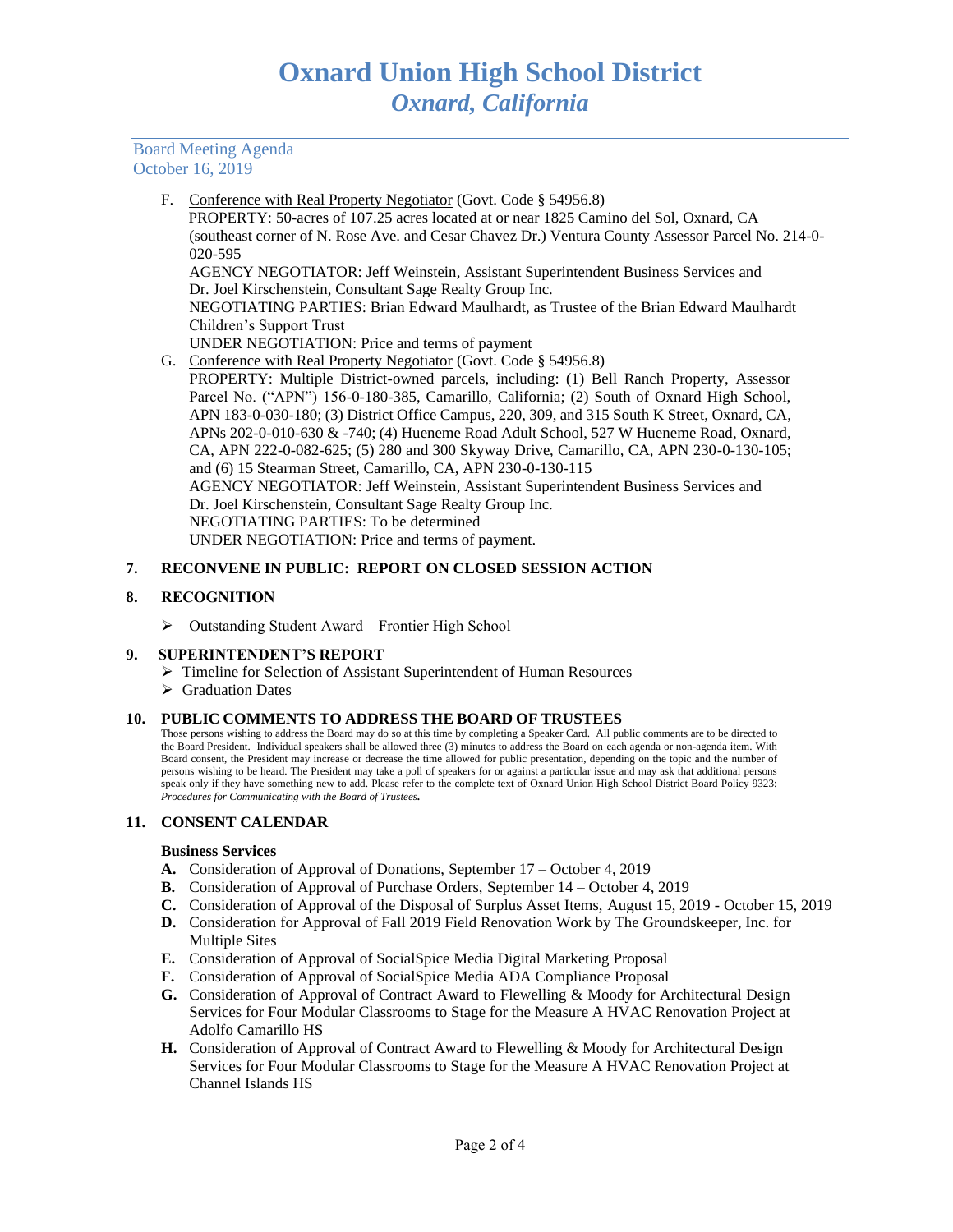## Board Meeting Agenda October 16, 2019

- **I.** Consideration of Approval of Contract Award to Flewelling & Moody for Architectural Design Services for Seven Modular Classrooms to Stage for the Measure A HVAC Renovation Project at Hueneme HS
- **J.** Consideration of Approval of Contract Award to Pro Fab Construction to Relocate One Existing Modular Classroom Building at Adolfo Camarillo HS
- **K.** Consideration of Approval of Contract Award to Pro Fab Construction to Relocate One Existing Modular Classroom Building at Hueneme HS
- **L.** Consideration of Approval of Contract Award to Plan Check Professionals, Inc. for Constructability Review of Oxnard HS #8 Plans and Specifications
- **M.** Consideration of Approval of Contract Award to Dannis Woliver Kelley to Provide Legal Assistance with the Lease-Leaseback Project Delivery Method for Oxnard High School #8
- **N.** Consideration of Approval of Contract Award to Kiwitt's General Building Contractor for Phases 1 & 2 Tennis Ball Wall Construction at Adolfo Camarillo HS
- **O.** Consideration of Approval of Contract Award to Flewelling & Moody Architects for Design Services to Provide Measure A HVAC and Associated Alterations at Channel Islands HS
- **P.** Consideration of Approval of Contract Award to Flewelling & Moody Architects for Design Services to Provide Measure A HVAC and Associated Alterations at Hueneme HS
- **Q.** Consideration of Approval of Contract Award to Flewelling & Moody Architects for Design Services to Provide Measure A HVAC and Associated Alterations at Rio Mesa HS
- **R.** Consideration of Approval of Contract Award to Earth Systems Geotechnical Engineering for Liquefaction Analysis at Channel Islands, Oxnard and Rio Mesa High Schools to Support the Playfields Renovation Design
- **S.** Consideration of Approval of Contract Award to Earth Systems Geotechnical Engineering for Liquefaction Analysis at Hueneme and Pacifica High Schools to Support the Playfields Renovation Design
- **T.** Consideration of Approval of Contract Award to Mark Hawkins for DSA Project Inspection Services for Phases 1 & 2 Tennis Ball Wall Construction at Adolfo Camarillo HS
- **U.** Consideration of Approval of Contract Award to Mark Hawkins for DSA Project Inspection Services for Proposition 39 Existing HVAC Replacements at Oxnard, Pacifica and Rio Mesa High Schools
- **V.** Consideration of Approval of Contractor Jim Gill Flooring for Removal and Replacement of Corridor Flooring at RMHS West Campus Due to Weather Damage
- **W.** Consideration of Approval of Contractor Allen Electric & Lighting, Inc. to Complete Repairs & Restoration of Exterior Electrical at 1800 Solar Drive
- **X.** Consideration of Approval of Contract Award to Associated Utility Services for Offsite Power and Communications Utilities Design for the New Oxnard Area High School #8
- **Y.** Consideration of Approval for Contractor California Electric Company to Remove Non-Compliant Generator, Screen Wall, Sound Enclosure and Fuel Tank Along with Associated Components for 1800 Solar Drive

# **Educational Services**

- **Z.** Consideration of Approval of Non -Public Schools (NPS) Placements, According to the Students' IEP Teams and the Director of Special Education
- **AA.** Consideration of Agreement between Oxnard Union High School District and Protocol Agency for School Year 2019-2020
- **BB.** Consideration of Agreement between Oxnard Union High School District and Goodwill Plaza Park-Workability Program
- **CC.** Consideration of Renewal of Agreement between Oxnard Union High School District and Smart and Final Extra-West Channel Islands Blvd- Workability Program
- **DD.** Consideration of Approval of Out of State/Country Field Trip: ACHS Dance Team to Orlando, FL Nov 21-25, 2019 Performance at Walt Disney World
- **EE.** Consideration of Approval of Oxnard Adult School 2019 June and Summer Graduates